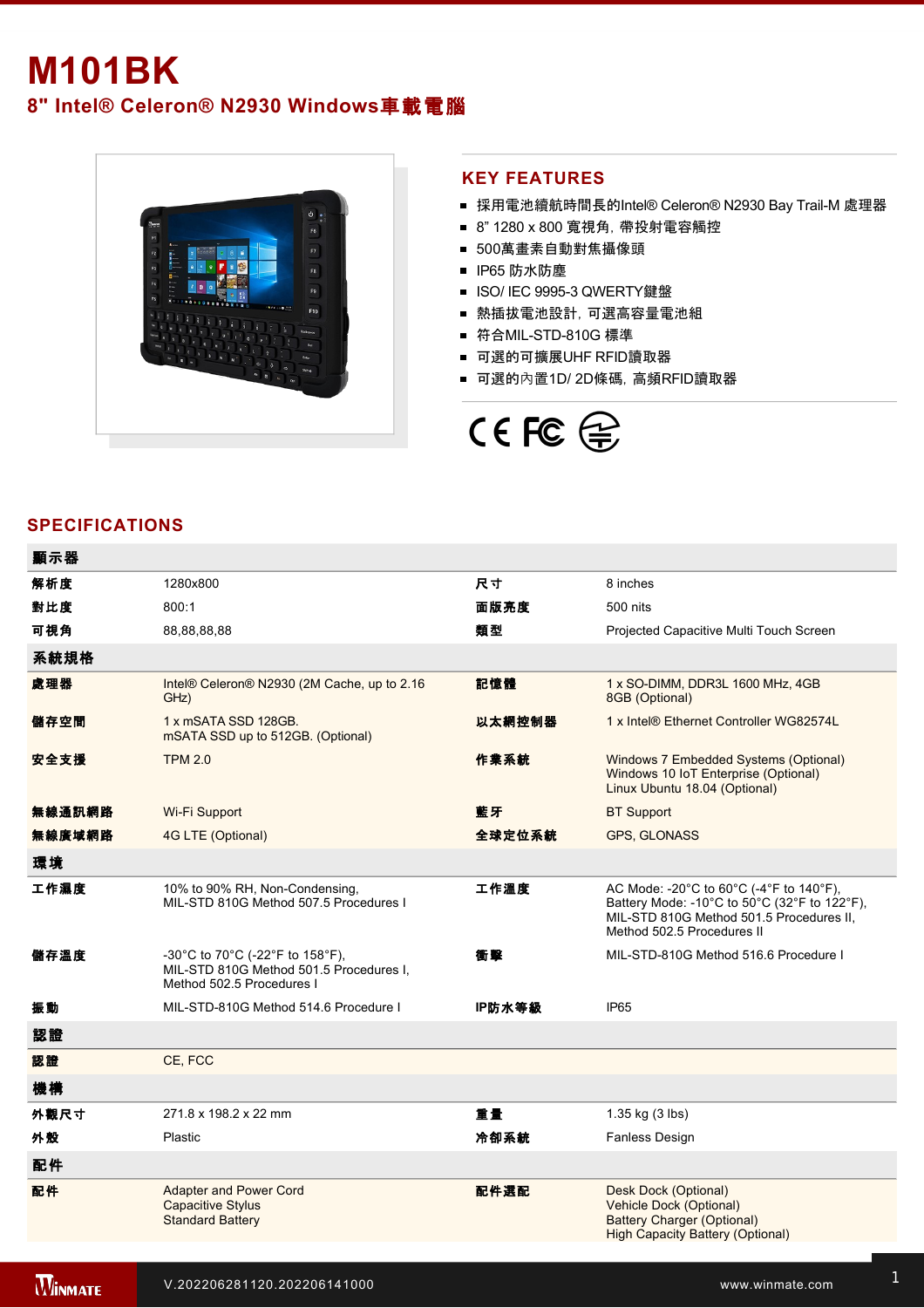Hand Strap (Optional) UHF RFID Reader (Optional) VESA Mount Kit (Optional) Smart Card Reader (Optional) Shoulder Strap (Optional) LAN Cable (Optional) Micro HDMI Cable (Optional) RS232 Cable (Optional) Vehicle Charger (Optional)

High Capacity Battery (Optional)

| 訊號埠  |                                                                                                                                                                                                              |        |                                                                                                           |
|------|--------------------------------------------------------------------------------------------------------------------------------------------------------------------------------------------------------------|--------|-----------------------------------------------------------------------------------------------------------|
| USB埠 | 1 x USB 3.0                                                                                                                                                                                                  | SD卡槽   | 1 x Micro SD Slot                                                                                         |
| 影像   | 1 x Micro HDMI (Optional)                                                                                                                                                                                    | 音訊     | 2 x Stereo Speaker<br>1 x 3.5mm Audio Combo Conn. (Mic in or Line<br>Out)                                 |
| 擴充端口 | 1 x Expansion Connector for USB 2.0 / Full RS232<br>(Optional)                                                                                                                                               | 有線網路   | 1 x 30-pin Combo Conn for Giga-LAN or RS232                                                               |
| 指示燈  | Power, Battery, HDD, RF                                                                                                                                                                                      |        |                                                                                                           |
| 電源   |                                                                                                                                                                                                              |        |                                                                                                           |
| 電池   | 7.4V, typ. 5140 mAh Li-Polymer Battery (2S1P);<br>7.4V, typ.<br>10280 mAh Li-Polymer Battery (Optional)                                                                                                      | 電池使用時間 | Operating Time Std. Battery: 6 hours; High<br>Capacity Battery: 12 hours<br>(tested with MobileMark 2007) |
| 電源規格 | 19V DC                                                                                                                                                                                                       | 電源適配器  | 100-240V, 50-60Hz / 19V DC                                                                                |
| 鏡頭   |                                                                                                                                                                                                              |        |                                                                                                           |
| 後鏡頭  | 5MP auto-focus camera with LED flash                                                                                                                                                                         |        |                                                                                                           |
| 條碼掃描 |                                                                                                                                                                                                              |        |                                                                                                           |
| 配件   | 1D/2D Barcode Reader (Optional)                                                                                                                                                                              |        |                                                                                                           |
| 控制   |                                                                                                                                                                                                              |        |                                                                                                           |
| 按鈕   | <b>Physical Buttons:</b><br>ISO/IEC 9995-3 QWERTY Keypad, IP65 water<br>and dust proof, with LED backlight (keypad<br>dimensions: min. 10x10mm)<br>1 x Power, 10 x Function Keys (programmable by<br>Hottab) |        |                                                                                                           |

### **DIMENSIONS**  UNIT:MM

#### **Winmate M101BK**